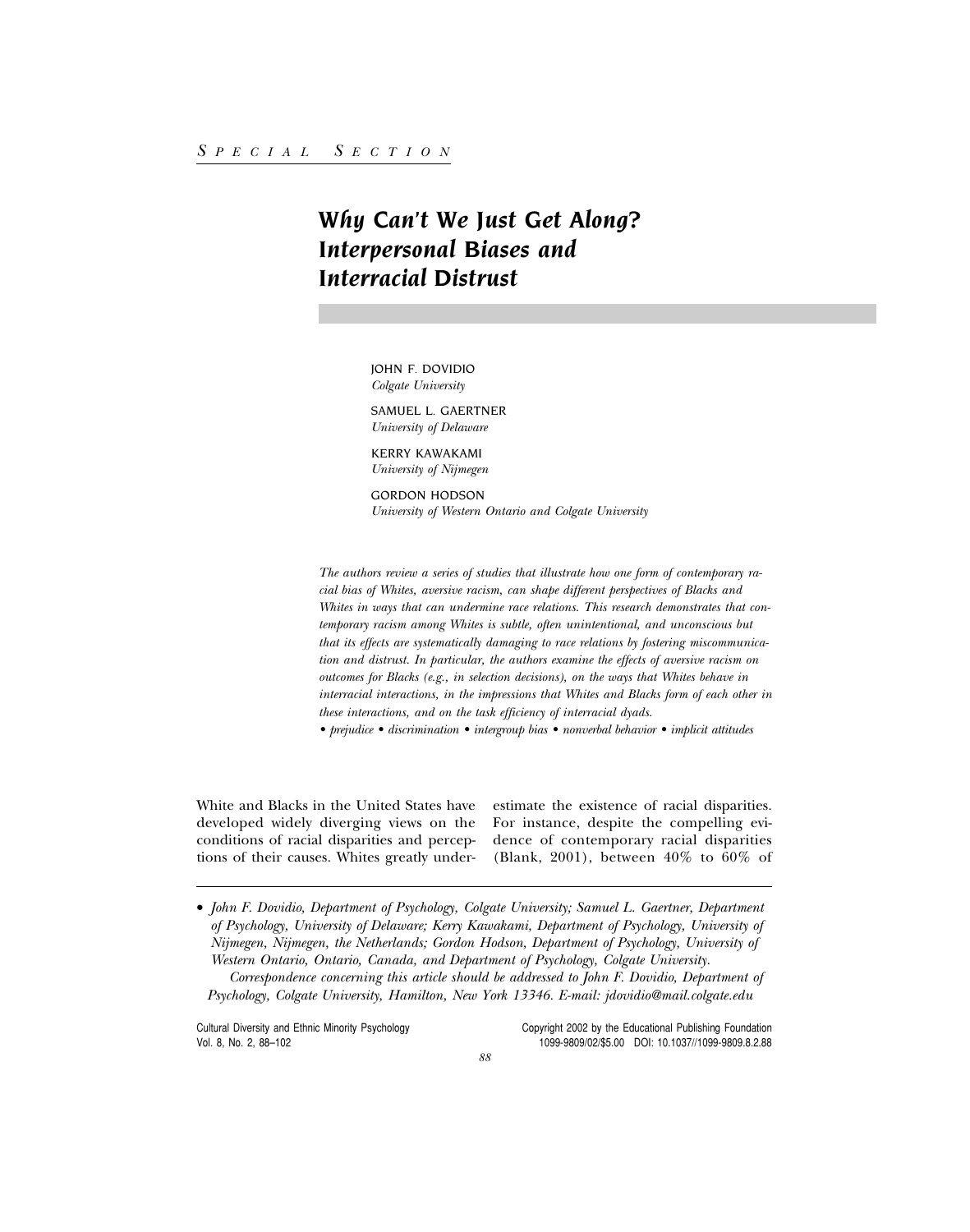Whites responding to a recent survey, depending on the question asked, viewed the average Black in the United States as faring about as well, and often better, than the average White (Morin, 2001). Whites and Blacks also differ substantially in their perceptions of the prevalence and impact of discrimination on the well-being of Blacks. Overall, Blacks perceive racial discrimination to be more pervasive and damaging to Blacks than do Whites (Davis & Smith, 1994; Hochschild, 1995). Blacks view discrimination as a dominant force in their lives. Within the government, 55% of Blacks (and 28% of Hispanics) reported that they believe that discrimination hinders their career advancement (U.S. Merit Systems Protection Board, 1997). Within the military, only 39% of Blacks (compared with 68% of Whites) described race relations as good, and 25% of Blacks described discrimination in performance evaluation as their most bothersome incident in the military (Armed Forces Equal Opportunity Survey, 1999).

In the general public, nearly half of Black Americans (47%) reported on a recent survey (Gallup, 2001) that they were treated unfairly in their own community in at least one of five common situations (while shopping, at work, in restaurants or other entertainment places, in dealing with the police, and using public transportation) during the previous month. Whereas the vast majority (69%) of Whites perceived that Blacks were treated "the same as Whites," the majority of Blacks (59%) reported that Blacks were treated "more badly" than Whites. These differences in perceptions have persisted for over 35 years, with only a modest narrowing of perspectives. Across five surveys conducted in the 1960s that included this item, 67% of Whites felt that Blacks were treated as well as Whites, whereas 72% of Blacks reported that Blacks were treated worse (Gallup, 2001).

Given the magnitude and persistence of these different views held by Blacks and Whites, it is not surprising that current race relations in the United States are characterized by racial distrust. The majority of Blacks in America today have a profound distrust for the police and legal system, and about a third are overtly distrustful of Whites in general (Anderson, 1996). In addition, Blacks commonly believe that conspiracies inhibit the progress of Blacks (Crocker, Luhtanen, Broadnax, & Blaine, 1999; DeParle, 1990, 1991). In the present article, we examine how interpersonal biases can contribute to these different perspectives and ultimately to interracial distrust that can undermine race relations.

We contend that, among other forces, the nature of contemporary biases can shape the everyday perceptions of White and Black Americans in ways that interfere with a foundation of communication and trust that is critical to developing long-term positive intergroup relations. Although we recognize that a variety of historical and social forces are involved, we suggest that the different perspectives and experiences of Whites and Blacks in interracial interaction, which can occur daily and have summative effects over time (Feagin & Sikes, 1994), help to contribute to the climate of miscommunication, misperception, and distrust that characterizes contemporary race relations in the United States. In particular, we propose that there are four aspects of contemporary prejudices held by Whites toward Blacks in the United States that contribute to the divergence of perceptions and interracial distrust in the United States today: (a) Contemporary racism among Whites is subtle, (b) these racial biases are often unintentional and unconscious, (c) these biases influence the perceptions that Whites and Blacks have of these same behaviors or events, and (d) these racial biases have different consequences on the outcomes for Blacks and Whites. These four points are considered in separate sections below.

# *Contemporary Racism Is Subtle*

Prejudice serves a range of functions: individual (Wills, 1981), group (Sherif & Sherif,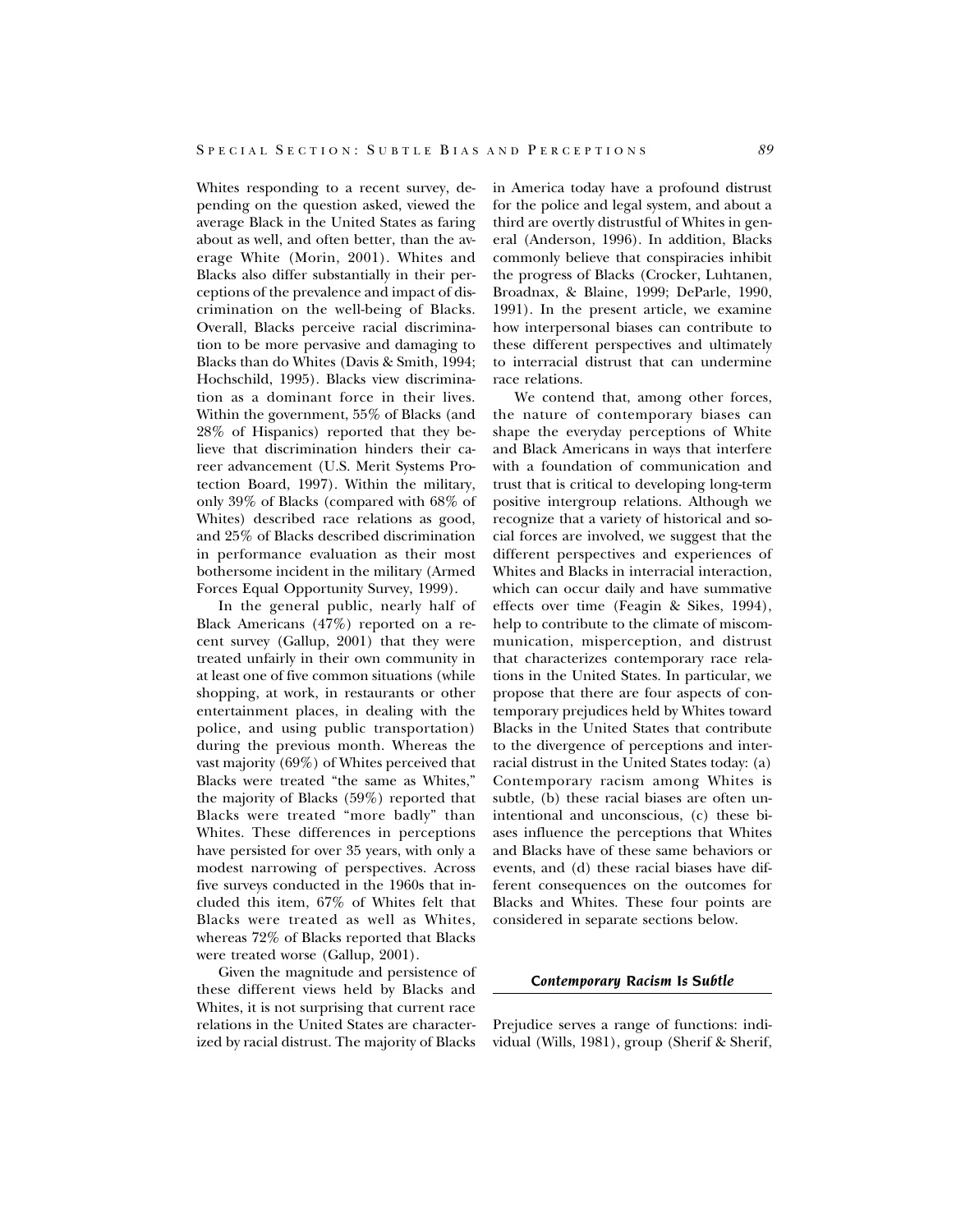1969), and social (Hechter, 1975). As a consequence, it tends to persist over time within a society, although its nature and expression may be shaped by historical, political, economic, and contextual factors (see Dovidio, 2001; Duckitt, 1992). As we have argued in detail elsewhere (Dovidio & Gaertner, 1998; Gaertner & Dovidio, 1986), due in part to changing norms and to the Civil Rights Act and other legislative interventions that have made discrimination not simply immoral but also illegal, many overt expressions of prejudice have declined significantly over the past 35 years (Dovidio & Gaertner, 1986, 1998). Whites, for instance, have become substantially more supportive of residential integration and less opposed to interracial marriage over time (Bobo, 2001). Contemporary forms of prejudice, however, continue to exist and affect the lives of people in subtle but significant ways. For these subtle, contemporary forms of prejudice, bias is expressed in indirect ways that can typically be justified on the basis of nonracial factors. Nevertheless, the consequences of these prejudices (e.g., the restriction of economic opportunity) may be as significant for people of color and as pernicious as those of the traditional, overt form of discrimination (Dovidio & Gaertner, 1998; Gaertner & Dovidio, 1986; Sears, 1988; Sears, Henry, & Kosterman, 2000).

Our work has focused on one form of contemporary bias of Whites in the United States: aversive racism (Kovel, 1970). In contrast to "old-fashioned" racism, which is blatant, aversive racism represents a subtle, often unintentional form of bias that characterizes many White Americans who possess strong egalitarian values and who believe that they are nonprejudiced. Because of the central role that racial politics have played in the history of the United States, our work has mainly considered the influence of contemporary racial attitudes of Whites toward Blacks. Nevertheless, we note that many of the findings and principles we discuss extend to Whites' biases toward other groups (e.g., Hispanics) as well (Dovidio, Gaertner, Anastasio, & Sanitioso,

1992). Although we also acknowledge that minority groups may also hold negative attitudes toward majority groups and to other racial or ethnic groups, we have focused on the attitudes of Whites because they have traditionally held a disproportionate amount of political, social, and economic power in the United States. Thus, addressing and improving Whites' attitudes can potentially have a significant effect on social change.

A critical aspect of the aversive racism framework, similar to the position of other types of subtle biases such as modern or symbolic racism (McConahay, 1986), is the conflict between the denial of personal prejudice and the underlying unconscious negative feelings and beliefs. In contrast to traditional approaches that emphasize the psychopathology of prejudice, however, the negative feelings and beliefs that underlie aversive racism are hypothesized to be rooted in normal, often adaptive, psychological processes (see Dovidio & Gaertner, 1998; Gaertner & Dovidio, 1986). These processes involve both individual factors (such as cognitive and motivational biases and socialization) and intergroup functions (such as realistic group conflict or biases associated with the mere categorization of people into ingroups and outgroups). In contrast to the feelings of open hostility and clear dislike of Blacks, the negative feelings that aversive racists experience are typically more diffuse, such as feelings of anxiety and uneasiness.

Because aversive racists consciously endorse egalitarian values and deny their negative feelings about Blacks, they will not discriminate directly and openly in ways that can be attributed to racism. However, because of their negative feelings, they will discriminate, often unintentionally, when their behavior can be justified on the basis of some factor other than race (e.g., questionable qualifications for a position). Aversive racists may therefore regularly engage in discrimination while they maintain a nonprejudiced self-image. The term *aversive* in this form of racism thus refers to two aspects of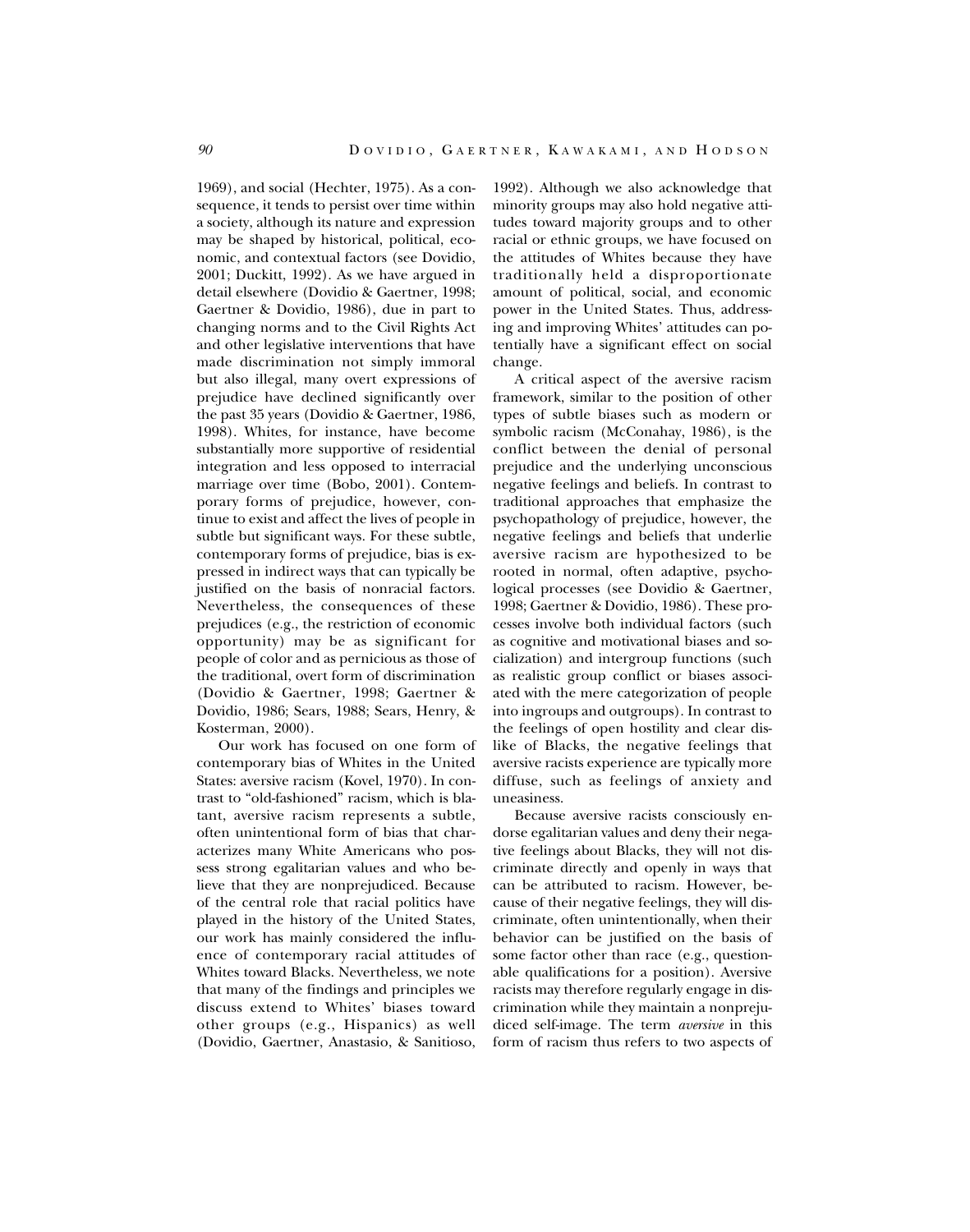this bias. It reflects to the nature of the emotions associated with Blacks, such as anxiety, which lead to avoidance and social awkwardness rather than to open antagonism. It also reflects the fact that, because of their conscious adherence to egalitarian principles, these Whites would find any thought that they might be prejudiced to be aversive.

We have found consistent support for the basic proposition of the aversive racism framework that contemporary biases are expressed in subtle rather than in blatant ways across a broad range of situations (see Dovidio & Gaertner, 1998; Gaertner & Dovidio, 1986; Gaertner et al., 1997). The evidence we present next comes from paradigms involving emergency intervention and employment or admissions decisions.

# *Emergency Intervention*

In one of the early tests of our framework (Gaertner & Dovidio, 1977), we modeled a situation in the laboratory after a classic study by Darley and Latané (1968) of diffusion of responsibility. Darley and Latané's research was inspired by an incident in the mid-1960s in which 38 people witnessed the stabbing of a woman, Kitty Genovese, without a single bystander intervening to help. The researchers reasoned that when a person is the only witness to an emergency, the bystander bears 100% responsibility for helping and 100% of the guilt and blame for not helping. The appropriate behavior in this situation, helping, is clearly defined. If, however, a person witnesses an emergency but believes that somebody else is available who can help or will help, then that bystander's personal responsibility is less clearly defined. Under these circumstances, the bystander could rationalize not helping by coming to believe that someone else will intervene.

As in Darley and Latané's (1968) experiment, we led some of our participants to believe that they would be the only witness to this emergency, while we led others to believe that there would be other people present in this situation who heard the

emergency as well. We also introduced a second dimension: We varied the race of the victim. In half of the cases the victim was White; in the other half of the cases the victim was Black. The participants in the study were White, as were the other people who were sometimes presumed to be present.

We predicted that when people were the only witness to the emergency, aversive racists would not discriminate against the Black victim. In this situation, appropriate behavior is clearly defined. To not help a Black victim could easily be interpreted, by oneself or others, as racial bias. We predicted, however, that because aversive racists have unconscious negative feelings toward Blacks, they would discriminate when they could justify their behavior on the basis of some factor other than race—such as the belief that someone else would help the victim (i.e., the ability to diffuse responsibility). Specifically, we expected that Blacks would be helped less than Whites only when White bystanders believed that there were other witnesses to the emergency.

The results of the study supported our predictions. When White bystanders were the only witness to the emergency, they helped very frequently and equivalently for Black and White victims (95% vs. 83%). There was no evidence of blatant racism. In contrast, when White bystanders were given an opportunity to rationalize not helping on the basis of the belief that the other witnesses could intervene, they were less likely to help, particularly when the victim was Black. When participants believed that there were other bystanders, they helped the Black victim half as often as they helped the White victim (38% vs. 75%). Thus, these results illustrate the operation of subtle biases in relatively dramatic, spontaneous, and lifethreatening circumstances. Although the bias may be subtle, its consequences may be severe.

We designed subsequent research to extend the work on aversive racism by exploring its potential effects in more everyday situations of potential discrimination, such as on hiring recommendations and college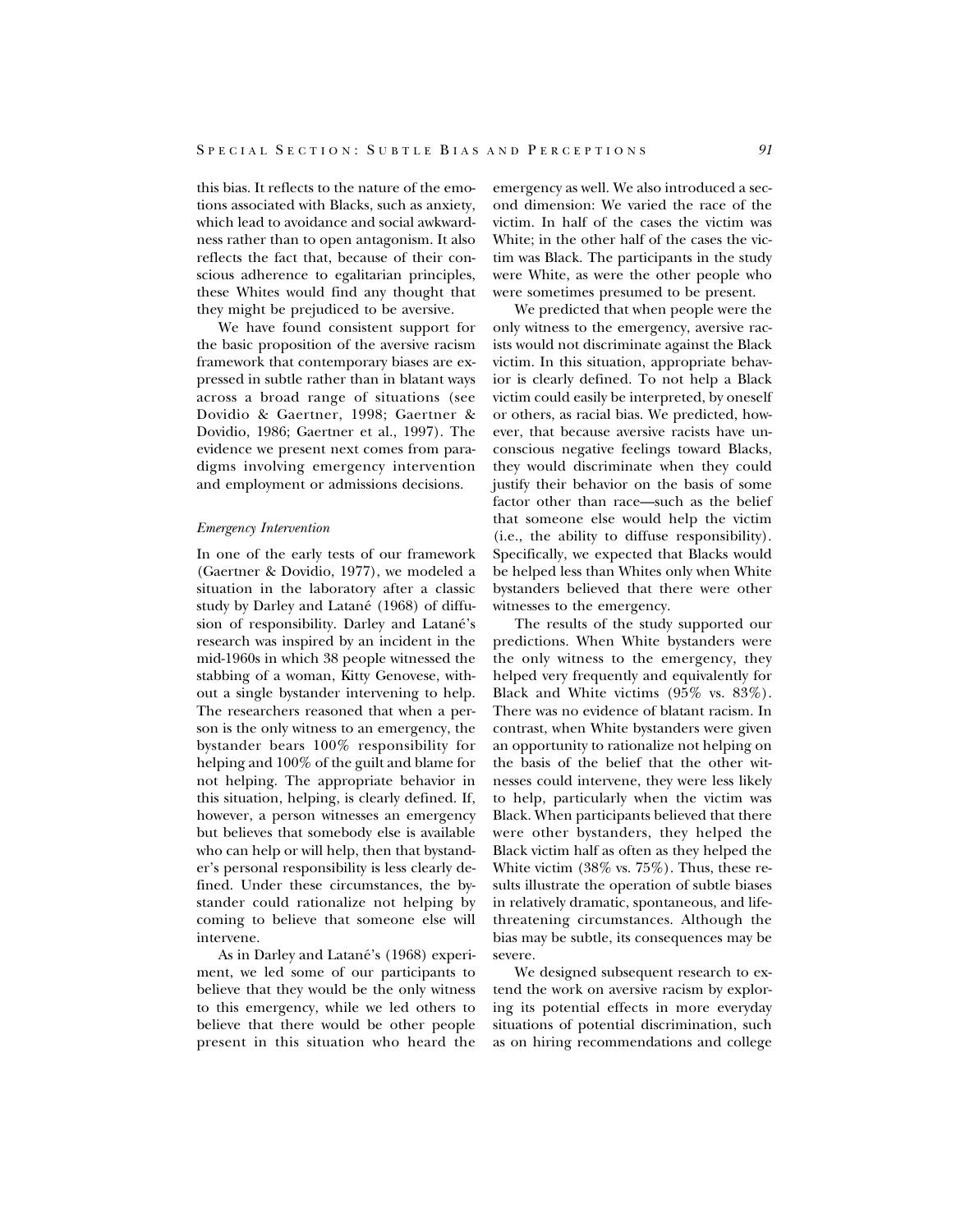admission decisions for a Black or White applicant. Our primary hypothesis in this research was that bias against Blacks would be more likely to be manifested when the appropriate decision is unclear, for example, because of ambiguous evidence about whether the candidate's qualifications meet the criteria for selection or admission, than when the appropriate response is perceived to be well-defined.

#### *Hiring Decisions*

In one study (Dovidio & Gaertner, 2000), we asked participants to evaluate candidates for a position in an ostensibly new program for peer counseling at their university on the basis of excerpts from an interview. White participants evaluated a Black or White candidate who had credentials that we systematically manipulated to represent very strong, moderate, or very weak qualifications for the position. Their responses were supportive of the aversive racism framework. As we predicted, when the candidates' credentials clearly qualified them for the position or the credentials clearly were not appropriate, there was no discrimination against the Black candidate. In the strongqualifications condition, the Black candidate was recommended for the position 91% of the time, whereas the White candidate was recommended 85% of the time. In the weak-qualifications condition, the Black candidate was recommended 13% of the time, and the White candidate was recommended 6% of the time. However, when candidates' qualifications for the position were less obvious and the appropriate decision more ambiguous, White participants recommended the Black candidate significantly less often than the White candidate (45% vs. 76%) with exactly the same credentials.

These findings suggest that when given latitude for interpretation, as in the moderate-qualifications condition, Whites may give White candidates the "benefit of the doubt," a benefit that is not extended to outgroup members (i.e., to Black candidates). As a

consequence, as demonstrated in this study, moderate qualifications are responded to like strong qualifications when the candidate is White but like weak qualifications when the candidate is Black.

The data collected in this study also permitted an examination of potential changes in racism over time. The study involved one group of college students who participated during the 1988–1989 academic year and another group of students from the same institution who participated in the 1998– 1999 academic year. Whereas self-reported prejudice was lower for the more recent sample, the pattern of subtle discrimination was equivalent across the samples. Despite reductions in direct expressions of prejudice, the evidence for aversive racism was more persistent.

### *College Admissions Decisions*

We extended this line of research further by exploring more directly how Whites weigh different types of information in making their selection decisions for Whites and Blacks in another context: college admissions decisions. Whereas the previous experiment examined racial biases against job candidates with uniformly strong, moderate, or weak qualifications, this study (Hodson, Dovidio, & Gaertner, 2002) compared racial biases toward college applicants with consistent or mixed (i.e., conflicting) qualifications, specifically: (a) consistently strong Scholastic Aptitude Test (i.e., college board examination) scores and high school performance; (b) consistently weak college board scores and high school record; (c) mixed qualifications, with strong college board test scores and a weak high school record; or (d) mixed qualifications, with weak college board test scores and a strong high school record. The use of mixed qualifications allowed us to ask White college student participants not only to make their selection decisions but also to provide rankings of the different criteria relevant to their decisions. This procedure enabled us to examine the ways that people weigh applicant informa-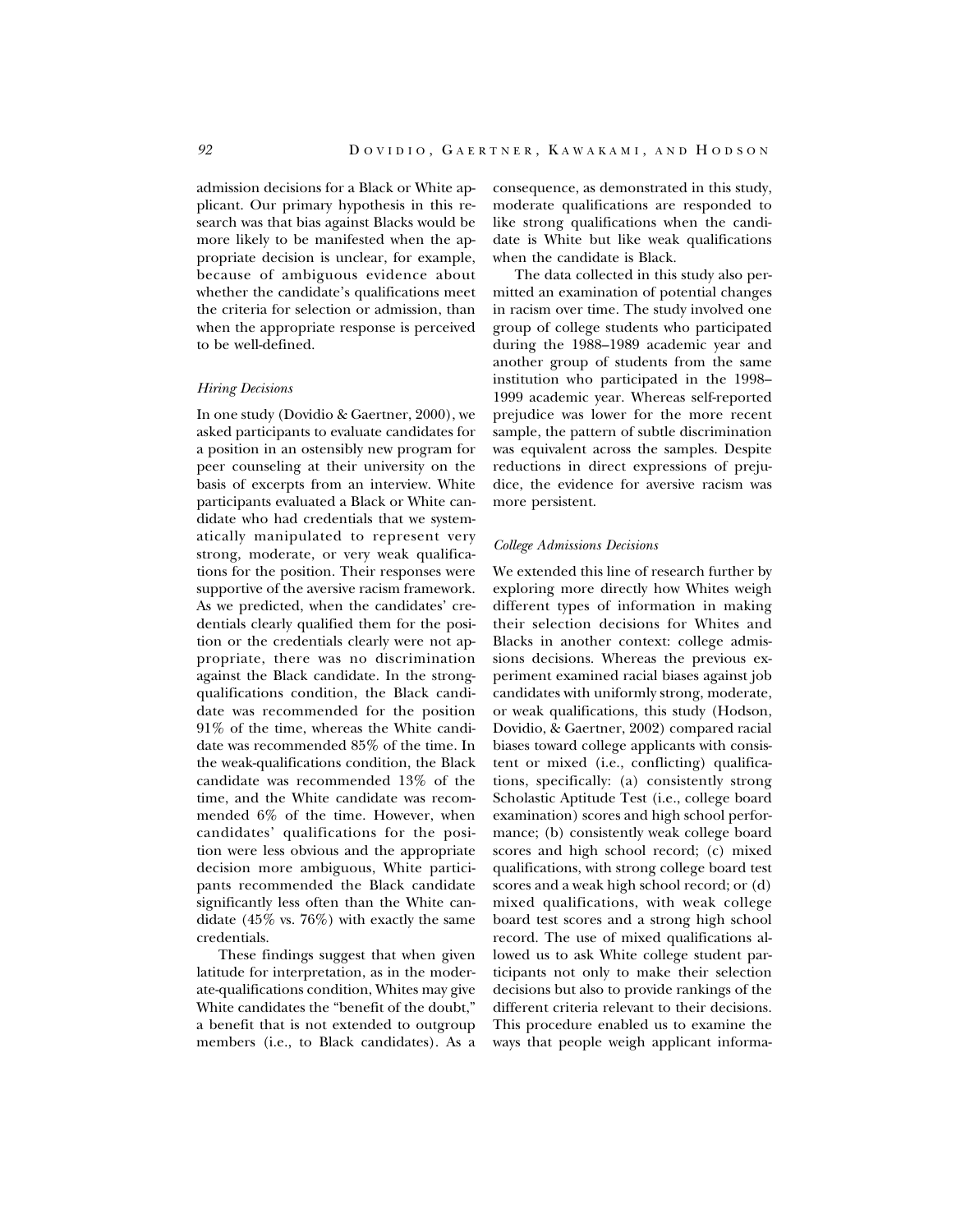tion, particularly conflicting information, when assessing Black and White college applications.

As we predicted, and consistent with the earlier research, discrimination against Black applicants relative to White applicants did not occur when the applicants' credentials were consistently strong or weak. However, discrimination in terms of weaker support for admission for Black relative to White applicants with the same qualifications did emerge, mainly for relatively high prejudice-scoring students (who are low-tomoderate in prejudice compared with the general public), when the credentials were mixed and hence ambiguous. Moreover, relatively high prejudice-scoring students weighed the different, conflicting criteria in ways that could justify or rationalize discrimination against Black applicants. In particular, higher prejudice-scoring students tended to weigh college board scores unusually low in importance when the Black applicant had high college board scores but weak scholastic achievement, and they tended to rank high school achievement lower in importance when Black applicants had strong scholastic achievement but weak college board scores. Thus, the higher prejudice-scoring participants weighed application criteria in ways that systematically justified or rationalized the discrimination against Blacks.

#### *Bias and Perceptions of Bias*

These three research examples do more than illustrate the pervasive influence that subtle biases may have on the personal, economic, and educational outcomes for Blacks. They also suggest how subtle biases may produce different perceptions of discrimination by Whites and Blacks. To the extent that Whites discriminate against Blacks only when this bias can be attributed to factors other than race and adopt or construct these explanations as the justification for their behavior, they are unlikely to recognize fully that their behavior was racially motivated. For instance, during debriefing in the emergency intervention study described earlier, White participants who did not help a Black victim typically said that they thought that someone else already had or would soon intervene, and thus they thought that their help was not needed. They denied, often vociferously, that race had anything to do with their decision. Yet, experimentally, race was the key determinant of differences in helping. Nevertheless, the ability to justify one's behavior on the basis of factors other than race allows Whites to underestimate the effects of racism and discrimination on the lives of Blacks generally and the effects of racism on their own behavior particularly.

In contrast to these isolated and relatively rare interracial encounters for Whites, Blacks may experience disparate treatment and outcomes more consistently and across a range of situations (see Smelser, Wilson, & Mitchell, 2001). Because the nonracial explanations for different treatment and outcomes vary across these situations, attributions to racial bias may offer the most parsimonious explanation for these disparities from the perspectives of Blacks. Consequently, whereas the subtle nature of contemporary biases may lead Whites to underestimate the impact of racial prejudice, it may lead Blacks and other disadvantaged group members to be particularly attuned to negative behaviors of majority group members that could reveal their prejudice (Shelton, 2000; Vorauer & Kumhyr, 2001). Thus, Whites and Blacks are likely to develop different, and potentially conflicting, views about the roles that racial prejudice plays in their lives.

These divergent views are particularly likely to occur when these biases are unconscious and thus unintentional. We consider this possibility in the next section.

#### *Racial Biases Can Be Unconscious*

In the social psychological literature on attitudes and stereotyping, researchers, bor-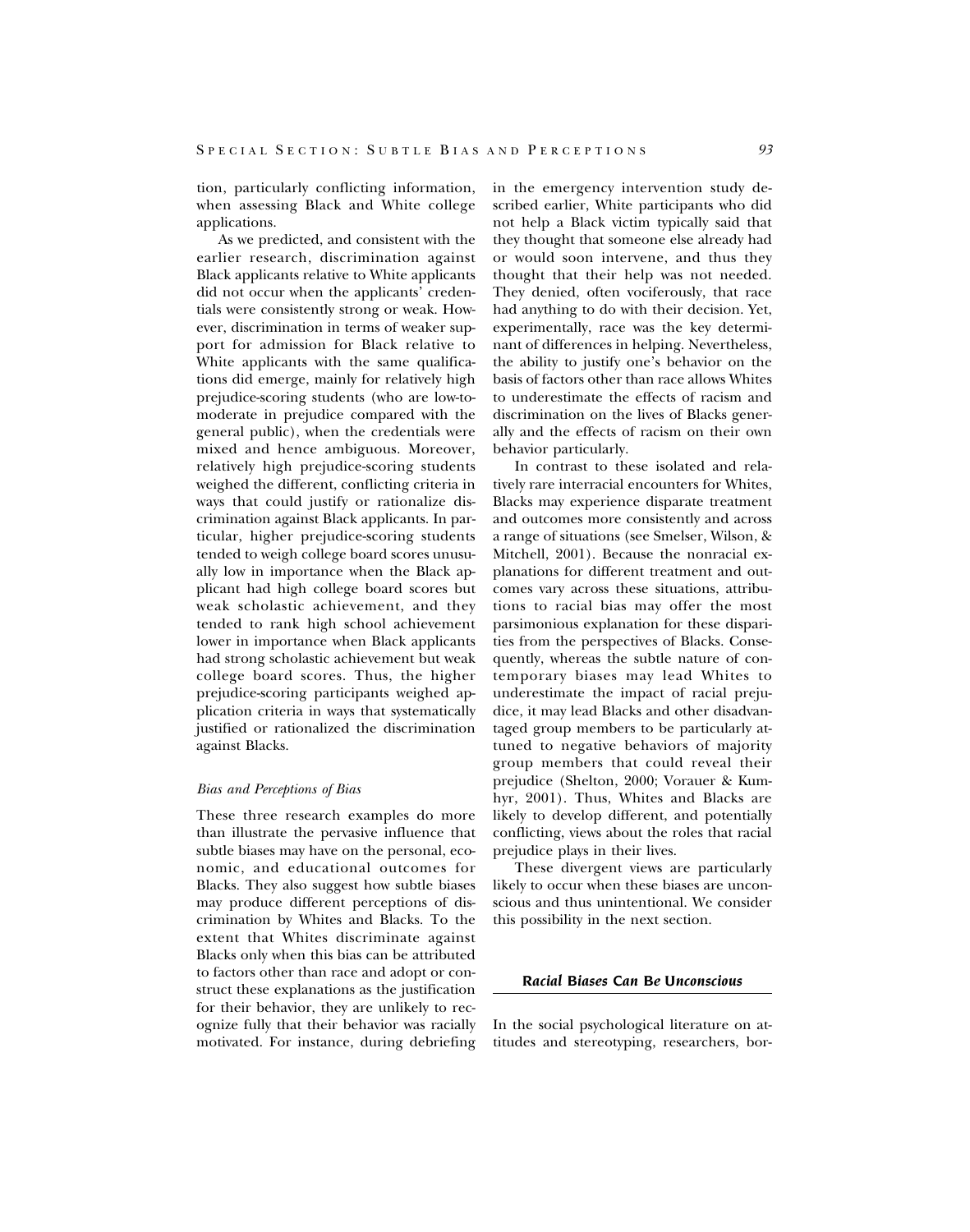rowing from work in cognition more generally, have recently made a fundamental distinction between explicit and implicit processes (Devine, 1989; Greenwald & Banaji, 1995). Explicit attitudes and stereotyping operate in a conscious mode and are exemplified by traditional, self-report measures of these constructs. Implicit attitudes and stereotypes, in contrast, are evaluations and beliefs that are automatically activated by the mere presence (actual or symbolic) of the attitude object. They commonly function in an unconscious and unintentional fashion. Implicit attitudes and stereotypes are typically assessed using response latency procedures, memory tasks, physiological measures (e.g., galvanic skin response), and indirect self-report measures (e.g., involving attributional biases).

In a series of studies, for instance, we used a variety of different response latency procedures to assess the implicit (and presumably unconscious) racial attitudes of Whites toward Blacks (e.g., Dovidio, Evans, & Tyler, 1986; Dovidio & Gaertner, 1993; Gaertner & McLaughlin, 1983). These procedures are based on the assumption that racial attitudes operate like other stimuli to facilitate responses and decision making about related concepts (e.g., doctor–nurse). In general, the greater the associative strength between two stimuli, the faster people can make decisions about them. For example, we have found, using subliminally presented schematic faces of Blacks and Whites as primes, that White participants have faster response times to negative traits after Black than White primes and faster response times to positive traits after White than Black primes (Dovidio, Kawakami, Johnson, Johnson, & Howard, 1997, Study 1; see also Wittenbrink, Judd, & Park, 1997). Convergent evidence has been obtained with a variety of different priming procedures (see Blair, 2001; Dovidio, Kawakami, & Beach, 2001), as well as with other response latency techniques such as the Implicit Association Test (Greenwald, McGhee, & Schwartz, 1998).

Moreover, consistent with the aversive

racism framework, Whites' implicit attitudes, which are negative on average, are largely dissociated from their explicit attitudes, which are frequently relatively positive and egalitarian (Dovidio et al., 2001). Implicit and explicit (i.e., self-report) attitudes may thus reflect the components of a system of "dual attitudes." According to Wilson, Lindsey, and Schooler (2000), dual attitudes commonly arise developmentally. With experience or socialization, people change their attitudes. However, the original attitude is not replaced, but rather it is stored in memory and becomes implicit, whereas the newer attitude is conscious and explicit. Because Whites are exposed to negative images of Blacks through the media and to pervasive stereotypes about Blacks through common socialization experiences (Devine, 1989), they may initially develop largely negative attitudes toward Blacks. Later, when as personal and social norms change to become more egalitarian or as an individual is exposed to new normative proscriptions that dictate that people should not have these negative feelings toward Blacks, Whites may adopt explicit unbiased or even positive racial attitudes. Nevertheless, these negative implicit attitudes linger. This combination of explicit egalitarian attitudes and implicit negative attitudes thus characterizes the racial attitudes of aversive racists.

The disassociation between the explicit and implicit attitudes of aversive racists can subtly shape the ways that Whites and Blacks interact and further contribute to the different perceptions that Whites and Blacks develop about their situations. If Whites are unaware of their negative implicit attitudes, they may also be unaware of how their behaviors in interracial interactions may be influenced by these racial biases. In contrast, Blacks, who can observe the negative behaviors of Whites with whom they are interacting, may form very different impressions about whether racial bias is operating and the degree to which it is intentionally determined. Blacks (and other minority groups) may be vigilant to signs of bias and readily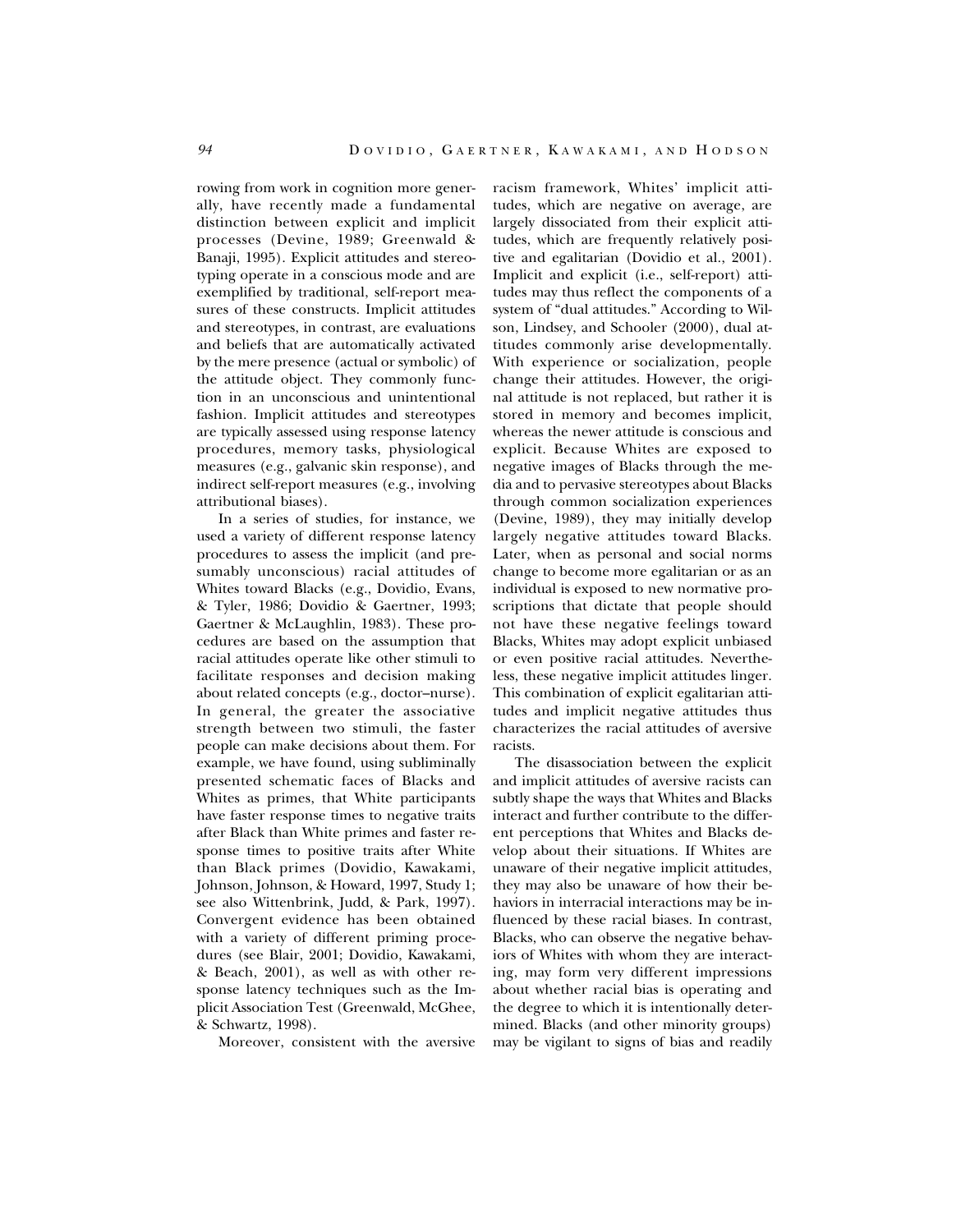attribute these actions to intentional racism. We examine the implications of this aspect of our framework in the next section.

# *Implicit Biases Influence Interracial Behaviors and Perceptions*

The dissociation between implicit and explicit attitudes that aversive racists experience can have significant, tangible effects on how Whites and Blacks interact in ways that contribute substantially to their divergent perspectives. Implicit and explicit attitudes can influence behavior in different ways and under different conditions (Dovidio & Fazio, 1992; Fazio, 1990; Wilson et al., 2000). Explicit attitudes shape deliberative, wellconsidered responses for which people have the motivation and opportunity to weigh the costs and benefits of various courses of action. Implicit attitudes influence responses that are more difficult to monitor and control (e.g., some nonverbal behaviors; see Chen & Bargh, 1997; McConnell & Liebold, 2001) or responses that people do not view as an indication of their attitude and thus do not try to control. Thus the relative impact of implicit and explicit attitudes is a function of the context in which the attitudinal object appears, the motivation and opportunity to engage in deliberative processes, and the nature of the behavioral response.

Consistent with the work of other researchers in this area (Fazio, Jackson, Dunton, & Williams, 1995), we have also found evidence in a series of experiments that implicit and explicit attitudes influence different types of race-relevant behaviors of Whites (Dovidio et al., 1997). One study (Dovidio et al., 1997, Study 3), for example, involved two ostensibly unrelated parts: (a) measures of racial attitudes and (b) interaction with a Black and White interviewer sequentially. The measures of racial attitudes included a response latency task and two self-report measures, McConahay's (1986) Old-Fashioned Racism and Modern Racism scales. Measures of deliberative and spontaneous behaviors were assessed during the interaction. As a measure of deliberative be-

havior, participants were asked to evaluate both other interactants (i.e., the Black and White interviewers) on a series of rating scales. As measures of spontaneous behavior, the nonverbal behaviors of eye contact and blinking were coded from videotapes of the interactions. Higher levels of visual contact (i.e., time spent looking at another person) reflect greater attraction, intimacy, and respect. Higher rates of blinking are related to higher levels of negative arousal and tension. Both of these types of nonverbal behaviors are particularly difficult to monitor and control. It was predicted that explicit measures of prejudice would primarily relate to bias in the evaluations of Black relative to White interviewers by White participants. In contrast, the response latency measure of implicit negative racial attitude was expected to be the best predictor of nonverbal reactions, specifically higher rates of blinking and less visual contact with the Black relative to the White interviewer.

The results supported the predictions. Bias in terms of more negative judgments about Black than White interviewers was correlated with the two explicit measures of prejudice, old-fashioned racism (*r* = .37) and modern racism  $(r = .54)$ , but was uncorrelated with implicit prejudice (*r* = .02). In contrast, implicit prejudice predicted lower levels of visual contact  $(r = -.40)$  and higher rates of blinking  $(r=.43)$ , but old-fashioned racism ( $rs = .02, -.04$ ) and modern racism  $(rs = .20, .07)$  did not. Given these conflicting signals, it is not surprising that Blacks are likely to approach interracial interactions with anxiety, guardedness, and underlying mistrust (Hyers & Swim, 1998; Shelton, 2000).

These communication obstacles and interaction problems are exacerbated by the fact that Whites and Blacks have fundamentally different perspectives on the attitudes implied and the actions demonstrated by Whites during these interactions. Whites have full access to their explicit attitudes and are able to monitor and control their more overt and deliberative behaviors. They do not have such full access to their implicit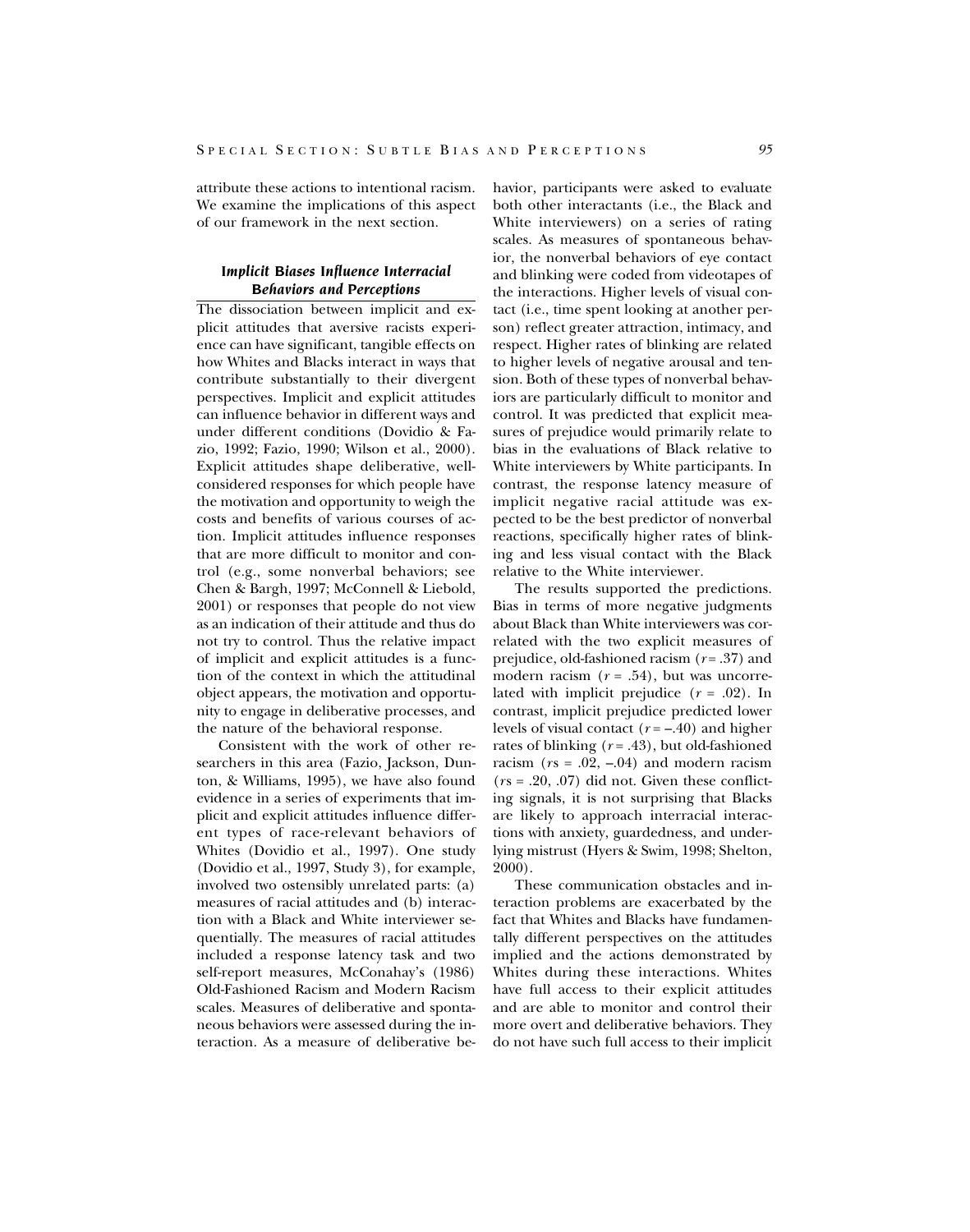attitudes or to their less monitorable behaviors. As a consequence, Whites' beliefs about how they are behaving or how Blacks perceive them would be expected to be based primarily on their explicit attitudes and their more overt behaviors, such as the verbal content of their interaction with Blacks, and not on their implicit attitudes or less deliberative (i.e., nonverbal) behaviors. In contrast to the perspective of Whites, the perspective of Black partners in these interracial interactions allows them to attend to both the spontaneous (e.g., nonverbal) and the deliberative (e.g., verbal) behaviors of Whites. To the extent that the Black partners attend to Whites' nonverbal behaviors, which may signal more negativity than their verbal behaviors, Blacks are likely to form more negative impressions of the encounter and be less satisfied with the interaction than are Whites (Shelton, 2000).

To investigate this possibility, we conducted another experiment (Dovidio, Kawakami, & Gaertner, 2002). We assessed perceptions of interracial interactions by Whites and Blacks, and we related these perceptions to White participants' explicit and implicit attitudes. We first assessed the implicit attitudes using Dovidio et al.'s (1997) response-latency priming technique and explicit racial attitudes using Brigham's (1993) Attitudes Toward Blacks Scale. Then we arranged interracial conversations with a Black and a White dyad partner around a race-neutral topic. We videotaped the interactions and subsequently had one set of coders rate the nonverbal and verbal behaviors of White participants and another set of observers rate their global impressions of participants from a videotape recorded from their partners' perspective.

We hypothesized that in these interracial interactions White participants would rely on their explicit, self-reported racial attitudes to shape deliberative behaviors such as their friendliness of verbal behavior toward Black relative to White partners. Explicit racial attitudes and participants' verbal behavior, in turn, were expected to predict Whites' impressions of how friendly they behaved in interactions with the Black relative to the White partner. Implicit racial attitudes, measured with response latencies, and racial bias in White participants' nonverbal behaviors, because they are not easily monitored by the participants, were not expected to predict these impressions.

We also anticipated, based on our previous research, that White participants' implicit racial attitudes would predict biases in their nonverbal friendliness. We further hypothesized that for Black and White partners and independent observers, who could monitor both the White participants' deliberative actions (verbal behaviors) and more spontaneous and subtle behaviors (nonverbal behaviors), perceptions of bias in participants' friendliness would relate significantly to perceptions of bias in participants' nonverbal behaviors and to participants' implicit attitudes. Finally, as a consequence of their different perspectives and their reliance on different cues, we also expected that participants' perceptions of their own racial biases and their partners' perceptions would be only weakly related.

The results, which are summarized in Figure 1, are consistent with our predictions. Implicit attitudes predicted nonverbal friendliness  $(r = .41)$  but not verbal friendliness (*r* = .04). Less implicitly biased Whites behaved in a more friendly nonverbal manner. In contrast, the explicit, self-report measure of prejudice predicted verbal (*r* = .40) but not nonverbal  $(r=.02)$  friendliness. Less explicitly prejudiced Whites had more favorable verbal behaviors with the Black partner. Also as anticipated, White participants and Black partners developed very different impressions. As presented in Figure 1, more negative impressions of the friendliness of the White participant as judged by the partners were related to his or her nonverbal behavior  $(r = .34)$  but not to the White participants' verbal behavior (*r* = –.17). White participants' impressions of their own friendliness were related more to their verbal behavior  $(r = .36)$  than to their nonverbal behavior  $(r = -.07)$ . Ultimately, the impressions of the friendliness of White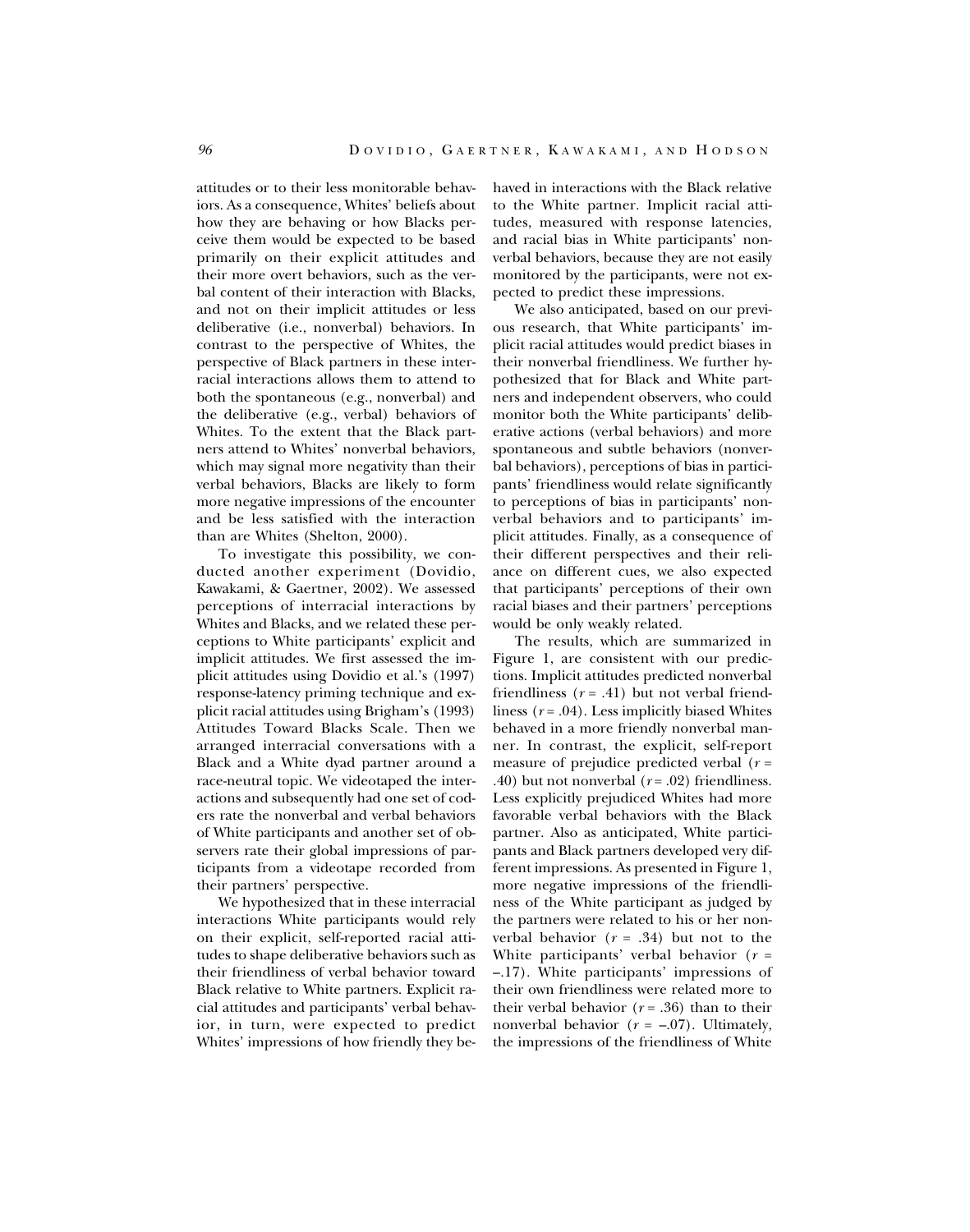

**Figure 1.** The relationships (correlations) between measures of prejudice and participant behavior and impressions.

participants by themselves and by their partners were essentially unrelated (*r* = .11). Thus, because of their very different perspectives and reliance on different information, Whites and Blacks left the same interaction with very different impressions.

Our postexperimental discussions with White participants and their Black partners separately provided vivid illustrations of the discordance. White participants typically described that they found the interaction satisfying and expressed contentment with their contributions. Their Black partners, however, reported being relatively dissatisfied with the exchange and were uneasy about their partners' behaviors. Moreover, both dyad members, when asked, usually assumed that their partner shared the impression of the interaction that they did.

# *Biases Have Different Consequences for Blacks and Whites*

The different and potentially divergent impressions that Blacks and Whites may form during interracial interactions can have significant impact on their coordination and thus their effectiveness in task-oriented situations. Cannon-Bowers and Salas (1999) argued that effective teamwork requires two types of skills, those associated with the technical aspects of the job and those associated with being a member of the team. For this latter factor, team competencies include the knowledge, skills, and attitudes required to work effectively with others. Besides manifesting itself in terms of different impressions and perceptions, contemporary bias can therefore also influence personal relations and group processes in ways that unintentionally but adversely affect outcomes for Blacks.

We propose that for interracial teams, both implicit and explicit racial attitudes are important for effective teamwork. To the extent that explicit attitudes are manifested overtly in less friendly and less supportive actions, interracial interactions involving more highly prejudiced Whites would be expected to be less productive. To the extent that implicit racial attitudes may also be detected, at least by a Black partner, through more subtle manifestations such as nonverbal behavior, these unconscious biases can erode the trust between group members and negatively affect group performance.

In our research on this issue (Dovidio, in press), White college students were classified on the basis of their self-reported racial attitudes (Brigham's, 1993, Attitudes Toward Blacks Scale) and our response latency measure of bias (Dovidio et al., 1997). A portion of the participants was identified as be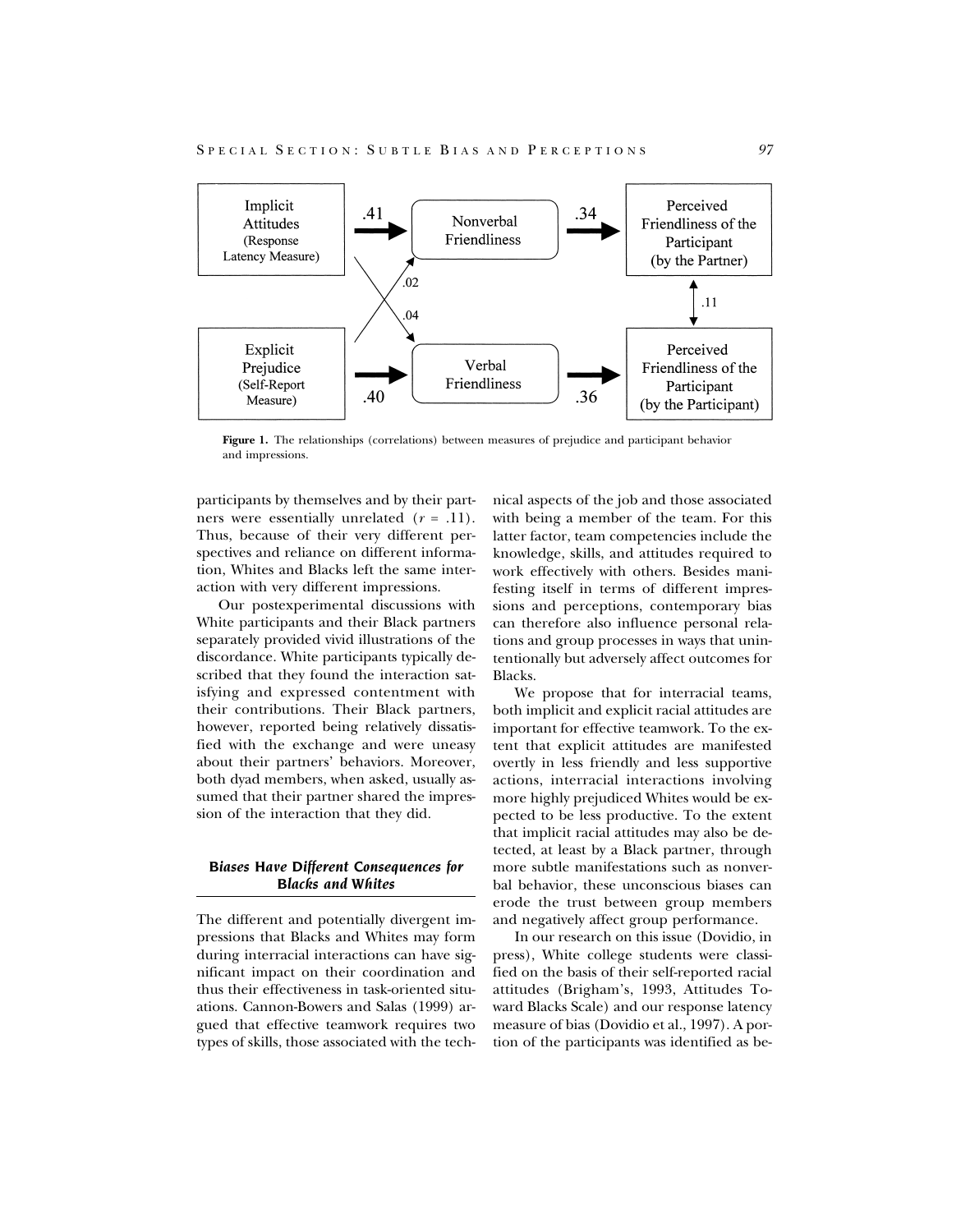ing low in prejudice on the self-report measure and unbiased on the unconscious (i.e., response latency) measure (nonprejudiced, about 25%). Another group appeared low in prejudice on the self-report measure but had implicit racial biases (aversive racists, about 40%). A third group was relatively prejudiced on the self-report measure as well as biased on the implicit measure (prejudiced, about 20%). (About 15% of the total sample could not be clearly classified into one of these three categories.) We then examined how friendly these participants felt they behaved during an interracial interaction, how friendly and trustful their Black partners perceived them, and how effective the group performed (i.e., how quickly they could decide which items would be most valuable for an incoming student to bring to college).

As we found in our earlier research, Whites' impressions of their behavior were related primarily to their explicit attitudes, whereas Blacks' impressions of Whites were related mainly to Whites' implicit attitudes. Specifically, Whites who appeared low in prejudice on the self-report measure (i.e., nonprejudiced Whites and aversive racists) reported that they behaved more friendly than did those who scored high (prejudiced Whites). Black partners perceived Whites who were unbiased on the implicit, response latency measure (nonprejudiced Whites) to be more friendly than those who had unconscious biases (aversive racists and prejudiced Whites). Blacks were also less trustful of prejudiced Whites and particularly of aversive racists and than of nonprejudiced Whites.

Our results further revealed that Whites' racial attitudes were systematically related to the efficiency of the interracial teams. Teams with nonprejudiced Whites solved the problem most quickly. Interracial teams involving prejudiced Whites were next most efficient. Teams with aversive racists were the least efficient. Presumably, the conflicting messages displayed by aversive racists and the divergent impressions of the team members' interaction interfered with the

task effectiveness of the team. To the extent that Blacks are in the minority in an organization and are dependent on highprejudiced Whites or aversive racists on work-related tasks, their performance is likely to be objectively poorer than the performance of Whites who predominantly interact with other Whites. Thus, even when Whites harbor unconscious and unintentional biases toward Blacks, their actions can have effects sometimes even more detrimental than those of old-fashioned racists on interracial processes and outcomes.

# *Conclusion*

In this article, we have outlined four ways in which aversive racism can adversely influence interpersonal relations to undermine race relations more generally. First, we argued that contemporary forms of racial bias among Whites, such as aversive racism, are less blatant than the traditional form. Although aversive racists' actions are systematically related to their attitudes, the attitudes of aversive racists are complex, including both conscious egalitarian values and unconscious negative feelings and beliefs. As a consequence, as we demonstrated in our research, aversive racists do not discriminate against Blacks when these actions would be recognized, by others or by oneself, as racially motivated. However, aversive racists do discriminate against Blacks when they can justify their behavior on the basis of factors other than race, and they readily adopt or construct these rationalizations. From the perspective of a casual observer, then, the interracial actions of aversive racists could appear inconsistent and unpredictable, or possibly even dishonest and deceitful. This inconsistency could significantly erode Blacks' confidence in the person's overtly well-intentioned motivations and values, which could then lead to interpersonal and, ultimately, interracial distrust.

Second, because aversive racists may not be aware of their implicit negative attitudes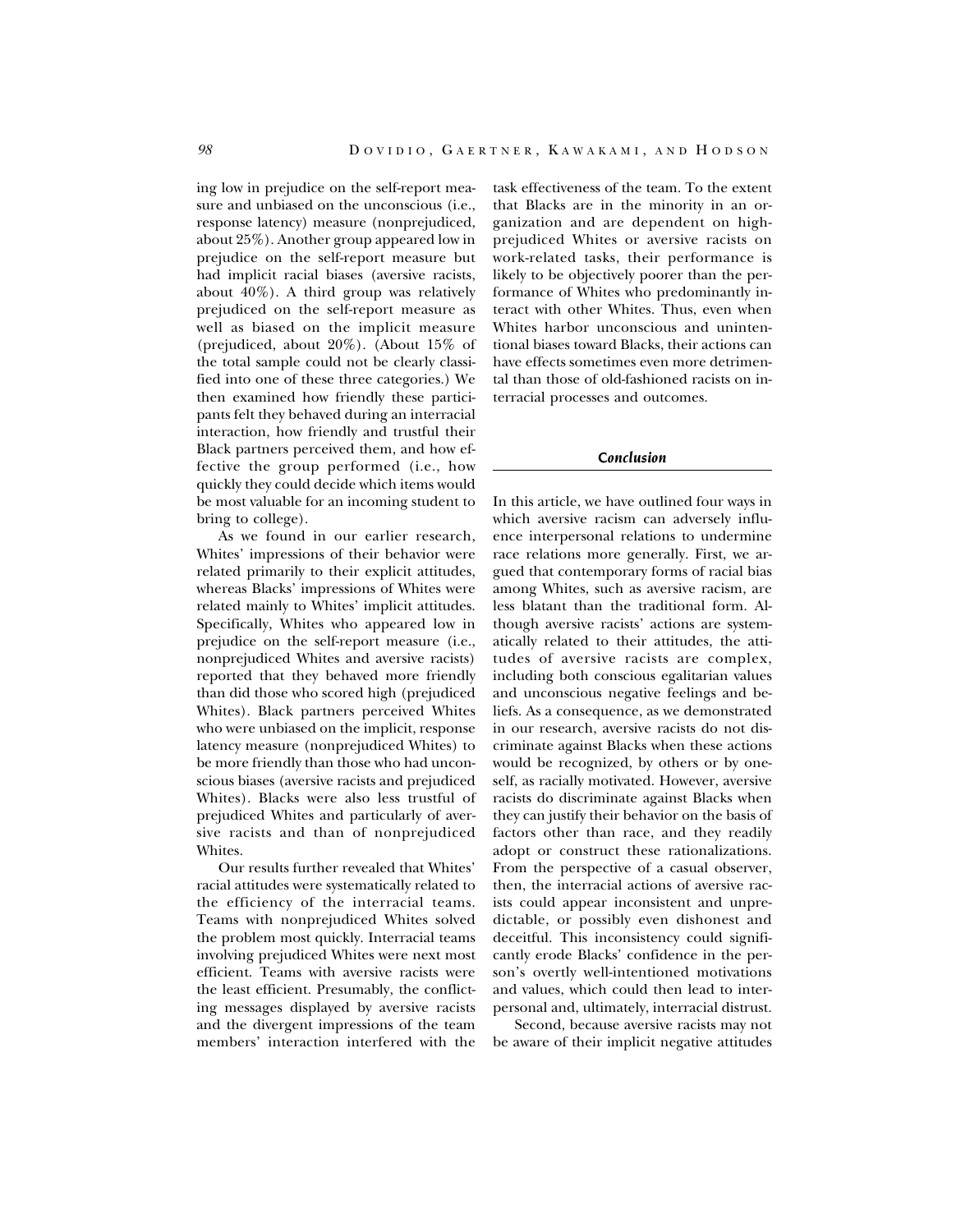and only discriminate against Blacks when they can justify their behavior on the basis of some factor other than race, they will commonly deny any intentional wrongdoing when confronted with evidence of their bias. Indeed, they do not intentionally discriminate. Nevertheless, because people tend to overattribute intentionality to another person's actions (Jones & Harris, 1967), Blacks who feel discriminated against will likely assume that the White person's behaviors were motivated by conscious, "oldfashioned" racism. An aversive racist's denial of intentionality, although genuine, may then intensify racial conflict and distrust.

Third, because people and their interaction partners have different perspectives and different access to thoughts and observable behaviors, there is significant potential for miscommunication to occur in interactions. This potential is particularly great in interracial interactions involving aversive racists. Even though aversive racists may not consciously endorse or even acknowledge their implicit negative attitudes toward Blacks, this implicit prejudice does significantly influence their behavior. However, as we have shown, implicit attitudes most strongly influence the behaviors that are least controllable and monitorable (e.g., nonverbal behaviors) by the aversive racist. Thus, aversive racists are likely to display mixed messages in interracial interactions while believing that they are behaving consistently appropriately and being confident that they are making the favorable impression that they intended. To the extent that Blacks (Shelton, 2000) and other minority group members (Vorauer & Kumhyr, 2001) may, for historical reasons or personal experience, be particularly sensitive to signs of rejection, dislike, or discrimination, they are likely to weigh the negative signals more heavily than the more positive overt behaviors or even view the communication of mixed messages as evidence of ingenuous or deceitful motivations.

And fourth, in the previous section, we

have illustrated how awkward and inefficient interracial communication, which is a consequence of aversive racism, can have a negative impact on group outcomes as well as group processes. Beyond the substantial differences in social and economic power (Blank, 2001) that can limit the control that Blacks and other minorities can exert over their fate, the simple fact that, because of their numerical minority status, Blacks are more likely to engage in interracial interactions than are Whites makes them more vulnerable to the effects of problems in interracial communication. Whereas Whites may have little opportunity to interact with Blacks and may often be motivated to avoid such interactions (Gaertner & Dovidio, 1986), Blacks commonly must interact with Whites on a regular basis. They are thus susceptible to the cumulative effects of blatant and subtle racism (Feagin & Sikes, 1994) in ways that most Whites do not fully recognize or acknowledge (Morin, 2001).

Although our focus has been on how the racial attitudes of Whites in general and aversive racists in particular can shape racially directed actions and interracial behaviors in ways that contribute to miscommunication and distrust, we conclude by noting that all of the participants in an interaction, Black as well as White, are responsible for the outcomes. Blacks are active participants, and how they react and the actions they take proactively can contribute to more positive race relations. On the one hand, subtle, unconscious biases of one person can systematically affect the responses of others to produce self-fulfilling effects, again without the full awareness of the interactants (Chen & Bargh, 1997). On the other hand, people who are aware of the potential for stigmatization may respond strategically in ways that interfere with this process and produce more positive, individuated, and constructive outcomes (Miller, Rothblum, Felicio, & Brand, 1995). The coordinated roles of both Whites and Blacks in interracial interactions, with greater attention to the explicit and implicit attitudes of Blacks, clearly merit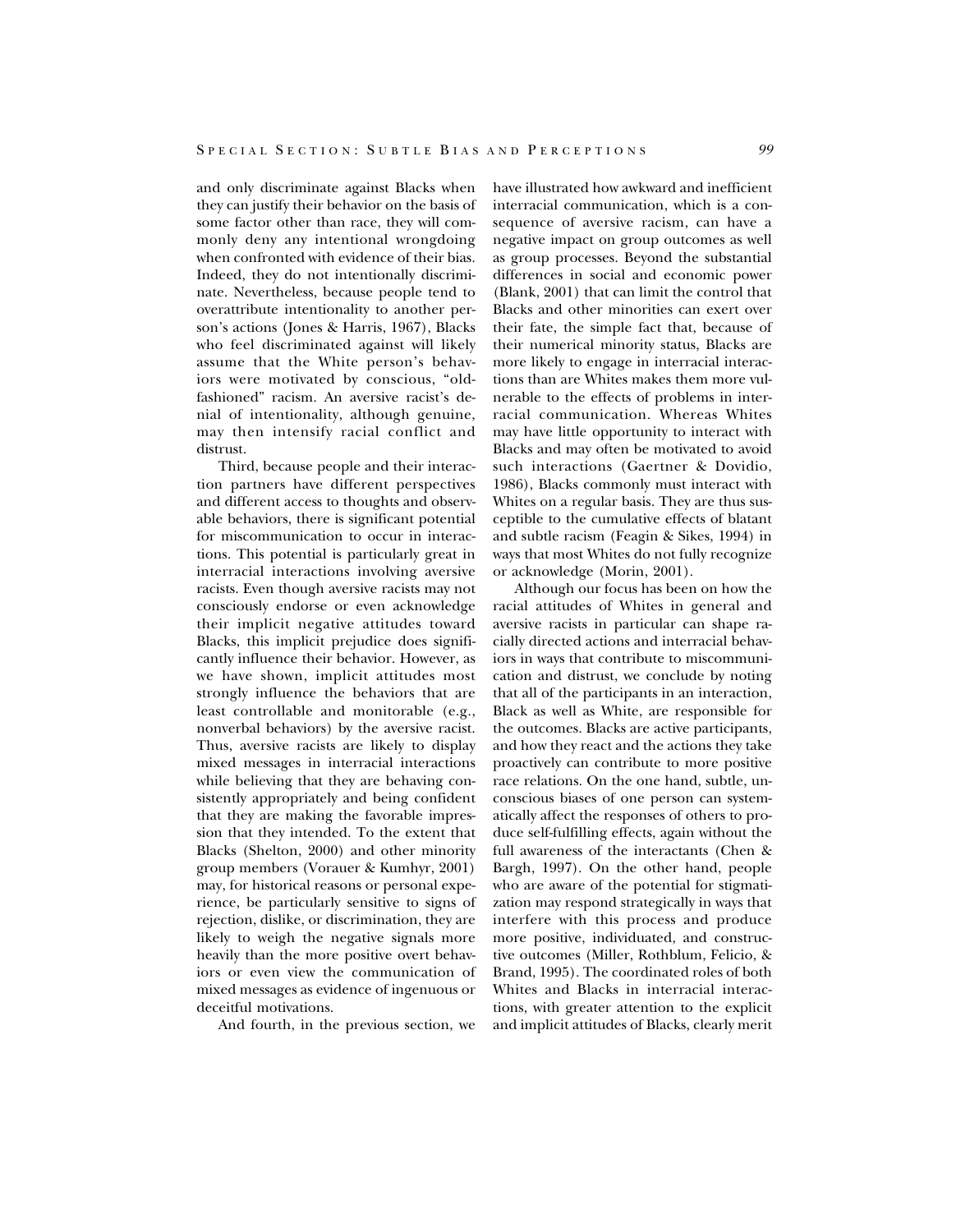more attention. As Devine and Vasquez (1998) observed, one fundamental limitation

of existing theory is that the previous work has examined majority group members (e.g., whites and heterosexuals) and minority group members (e.g., blacks and homosexuals) separately . . . We have not yet examined carefully and fully the nature of interpersonal dynamics that emerge between majority and minority group members when they are brought together in a specific interpersonal situation. In other words, we do not know what happens when interaction begins. (pp. 240–241)

Finally, as we noted at the beginning of this article, we have focused our efforts at understanding the problem of race relations in the United States by examining one aspect—the influence of the racial attitudes of Whites in interpersonal interracial encounters. Clearly, the problem of race relations involves intergroup, historical, economic, and cultural issues as well. At an interpersonal level, it also encompasses the behaviors and the psychology of Blacks (see Shelton, 2000). Nevertheless, we believe that increasing an understanding and awareness of one particular aspect of this problem, the subtle biases of Whites, may represent a valuable step for creating more open, harmonious, and productive race relations in the future.

# *References*

- Anderson, J. (1996, April 29 and May 6). Black and blue. *New Yorker*, 62–64.
- Armed Forces Equal Opportunity Survey. (1999). Arlington, VA: Defense Manpower Data Center.
- Blair, I. V. (2001). Implicit stereotypes and prejudice. In G. B. Moskowitz (Ed.), *Cognitive social psychology: The Princeton symposium on the legacy and future of social cognition* (pp. 359–374). Mahwah, NJ: Erlbaum.
- Blank, R. M. (2001). An overview of trends in social and economic well-being, by race. In N. J. Smelser, W. J. Wilson, & F. Mitchell

(Eds.), *Racial trends and their consequences* (Vol. 1, pp. 21–39). Washington, DC: National Academy Press.

- Bobo, L. D. (2001). Racial attitudes and relations at the close of the twentieth century. In N. J. Smelser, W. J. Wilson, & F. Mitchell (Eds.), *Racial trends and their consequences* (Vol. 1, pp. 264–301). Washington, DC: National Academy Press.
- Brigham, J. C. (1993). College students' racial attitudes. *Journal of Applied Social Psychology*, *23*, 1933–1967.
- Cannon-Bowers, J. A., & Salas, E. (1999). Team performance and training in complex environments: Recent findings from applied research. *Current Directions in Psychological Science*, *7*, 83–87.
- Chen, M., & Bargh, J. (1997). Nonconscious behavioral confirmation processes: The selffulfilling consequences of automatic stereotype activation. *Journal of Experimental Social Psychology*, *33*, 541–560.
- Crocker, J., Luhtanen, R., Broadnax, S., & Blaine, B. E. (1999). Belief in U.S. government conspiracies against Blacks among Black and White college students: Powerlessness or system blame? *Personality and Social Psychology Bulletin*, *25*, 941–953.
- Darley, J. M., & Latané, B. (1968). Bystander intervention in emergencies: Diffusion of responsibility. *Journal of Personality and Social Psychology*, *8*, 377–383.
- Davis, J. A., & Smith, T. W. (1994). *General social surveys, 1972–1994: Cumulative codebook*. Chicago: National Opinion Research Center.
- DeParle, J. (1990, October 29). Talk of government being out to get Blacks falls on more attentive ears. *New York Times*, p. B7.
- DeParle, J. (1991, August 11). For some Blacks, social ills seem to follow White plans. *New York Times*, p. E5.
- Devine, P. G. (1989). Stereotypes and prejudice: The automatic and controlled components. *Journal of Personality and Social Psychology, 56*, 5–18.
- Devine, P. G., & Vasquez, K. A. (1998). The rocky road to positive intergroup relations. In J. Eberhardt & S. T. Fiske (Eds.), *Confronting racism: The problem and the response* (pp. 234–262). Newbury Park, CA: Sage.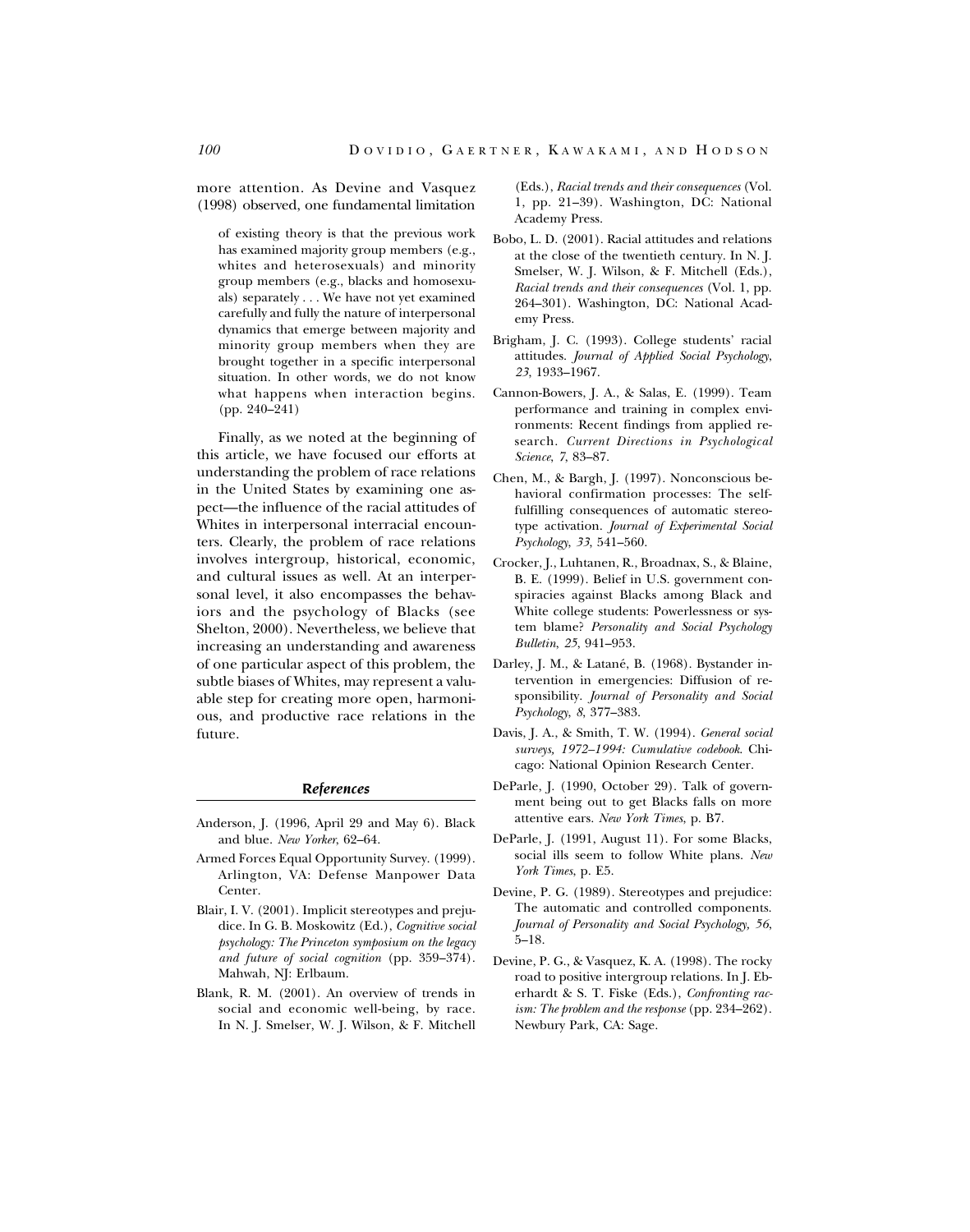- Dovidio, J. F. (2001). On the nature of contemporary prejudice: The third wave. *Journal of Social Issues, 57*, 829–849.
- Dovidio, J. F. (in press). On the nature of contemporary prejudice: Outcomes and process. In *Proceedings of the Third Biennial EO/EEO Research Symposium*. Cocoa Beach, FL: Defense Equal Opportunity Management Institute.
- Dovidio, J. F., Evans, N., & Tyler, R. B. (1986). Racial stereotypes: The contents of their cognitive representations. *Journal of Experimental Social Psychology*, *22*, 22–37.
- Dovidio, J. F., & Fazio, R. H. (1992). New technologies for the direct and indirect assessment of attitudes. In J. Tanur (Ed.), *Questions about survey questions: Meaning, memory, attitudes, and social interaction* (pp. 204–237). New York: Russell Sage Foundation.
- Dovidio, J. F., & Gaertner, S. L. (1986). Prejudice, discrimination, and racism: Historical trends and contemporary approaches. In J. F. Dovidio & S. L. Gaertner (Eds.), *Prejudice, discrimination and racism* (pp. 1–34). Orlando, FL: Academic Press.
- Dovidio, J. F., & Gaertner, S. L. (1993). Stereotypes and evaluative intergroup bias. In D. M. Mackie & D. L. Hamilton (Eds.), *Affect, cognition, and stereotyping: Interactive processes in intergroup perception* (pp. 167–193). Orlando, FL: Academic Press.
- Dovidio, J. F., & Gaertner, S. L. (1998). On the nature of contemporary prejudice: The causes, consequences, and challenges of aversive racism. In J. Eberhardt & S. T. Fiske (Eds.), *Confronting racism: The problem and the response* (pp. 3–32). Newbury Park, CA: Sage.
- Dovidio, J. F., & Gaertner, S. L. (2000). Aversive racism and selection decisions: 1989 and 1999. *Psychological Science, 11*, 319–323.
- Dovidio, J. F., Gaertner, S. L., Anastasio, P. A., & Sanitioso, R. (1992). Cognitive and motivational bases of bias: The implications of aversive racism for attitudes toward Hispanics. In S. Knouse, P. Rosenfeld, & A. Culbertson (Eds.), *Hispanics in the workplace* (pp. 75–106). Newbury Park, CA: Sage.
- Dovidio, J., Kawakami, K., & Beach, K. (2001). Implicit and explicit attitudes: Examination of the relationship between measures of intergroup bias. In R. Brown & S. L. Gaertner (Eds.), *Blackwell handbook of social psychology: Vol. 4. Intergroup relations* (pp. 175–197). Oxford, England: Blackwell.
- Dovidio, J. F., Kawakami, K., & Gaertner, S. L. (2002).Implicit and explicit prejudice and interracial interaction. *Journal of Personality and Social Psychology, 82,* 62–68.
- Dovidio, J., Kawakami, K., Johnson, C., Johnson, B., & Howard, A. (1997). The nature of prejudice: Automatic and controlled processes. *Journal of Experimental Social Psychology*, *33*, 510–540.
- Duckitt, J. (1992). *The social psychology of prejudice*. Westport, CT: Praeger.
- Fazio, R. H. (1990). Multiple processes by which attitudes guide behavior: The MODE model as an integrative framework. In M. P. Zanna (Ed.), A*dvances in experimental social psychology* (Vol. 23, pp. 75–109). Orlando, FL: Academic Press.
- Fazio, R. H., Jackson, J. R., Dunton, B. C., & Williams, C. J. (1995). Variability in automatic activation as an unobtrusive measure of racial attitudes: A bona fide pipeline? *Journal of Personality and Social Psychology*, *69*, 1013–1027.
- Feagin, J. R., & Sikes, M. P. (1994). *Living with racism: The Black middle-class experience*. Boston: Beacon Press.
- Gaertner, S. L., & Dovidio, J. F. (1977). The subtlety of White racism, arousal, and helping behavior. *Journal of Personality and Social Psychology*, *35*, 691–707.
- Gaertner, S. L., & Dovidio, J. F. (1986). The aversive form of racism. In J. F. Dovidio & S. L. Gaertner (Eds.), *Prejudice, discrimination, and racism* (pp. 61–89). Orlando, FL: Academic Press.
- Gaertner, S. L., Dovidio, J. F., Banker, B., Rust, M., Nier, J., Mottola, G., & Ward, C. (1997). Does racism necessarily mean anti-Blackness? Aversive racism and pro-Whiteness. In M. Fine, L. Powell, L. Weis, & M. Wong (Eds.), *Off White* (pp. 167–178). London: Routledge.
- Gaertner, S. L., & McLaughlin, J. P. (1983). Racial stereotypes: Associations and ascriptions of positive and negative characteristics. *Social Psychology Quarterly*, *46*, 23–30.
- Gallup (2001). *Black–White relations in the United States: 2001 update*. Washington, DC: Gallup Organization.
- Greenwald, A., & Banaji, M. (1995). Implicit social cognition: Attitudes, self-esteem, and stereotypes. *Psychological Review*, *102*, 4–27.
- Greenwald, A., McGhee, D., & Schwartz, J. (1998). Measuring individual differences in